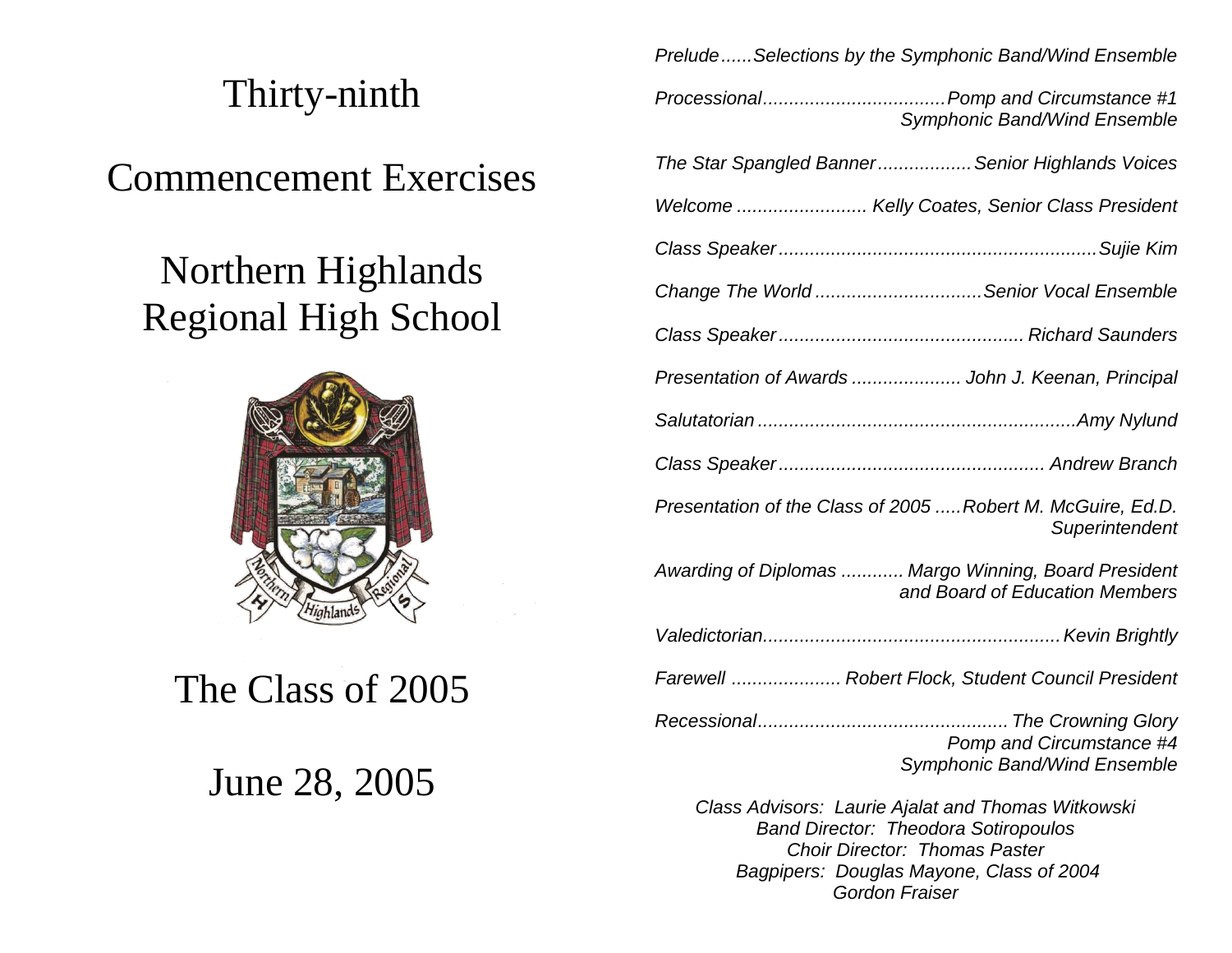### **Candidates for Graduation**

Neda Aghajani Memar\* Justin Daniel Carr Suzanne B. Alpert\* Lauren Rodgers Cash Nicole A. Amarante Cassandra Ann Castellano Daniel G. Angeli Abbey Daryl Chaus Paul M. Angeli Peter Jason Checki Derek Dean Antonucci Kelly Mary Coates Elizabeth K.A. Armesto Danielle Tanya Coco Carmelo Bagnato Lee Thomas Colaianni Stefanie Lynn Bain Vincent Anthony Colangelo Steven C. Balch<sup>\*</sup> Andrew Louis Collins Kiara Avianne Leigh Balliram Lauren J. Coluccio Lauren Marie Barra\* Jonathan Conte Genna Teress Battaglino Nicole Alexandra Cross Alexandra Ingeborg Battle Melissa Anne Crossley Jarrett Gilbride Bauer Brynne Elizabeth Curran Lauren Constance Bell Allison Leigh Czerepak\* Kaitlin Marie Bergan\* Megan Eileen Daly Dane Robert Boggio Daniel Joseph de Gala Matthew Thomas Bono\* Christie Lynn De March Christopher Ryan Bradshaw Lisa Marie DeMatteo Andrew Raymond Branch\* Lisa M. DeCeglia Kevin William Brightly\* Ashley Elizabeth Dehler Christopher Zachary Brodeck Alexander J. Deitchman Steven Lisle Burnham Dawn Evelyn Delle Bovi Christie Rose Cali Timothy M. Dierking Lea Anne Cali Andrew J. DiMiceli Christopher M. Capozzoli\* Monika Dobrolowicz Peter Andrew Carey Jennifer Marie Donohue\*

Samantha Jean Ackerson Alyson Jane Carluccio Caitlin So-rim Bassett Elizabeth Marie Josephine Crocitto\* Robert Thomas Bialosky Glencora Morwenna Davies\*

Alexander Malcolm Dorf\* Michael J. Guadango Amanda Lauren Druce Christina Marie Guglielmo Fouadd Medhat El-Amir Lindsey Erin Gurriell Genevieve Lise Elling Evan Y. Hajiyerou Zachary A. Elyachar\* Christopher G. Halpin Samantha Brooke Engel Jun Ho Ham Catherine Elizabeth Eoff Christian Gustav Hansen Danielle C. Epstein Sean Matthew Hayes Andrew W. Erwin Danielle Marie Heineman Austin Ciro Favale Brenley Nicole Higgins\* Joseph A. Feudi Kathryn Florence Hottinger Jessica Leigh Figueroa Frank Huerta III Robert B. Flock Kevin Thomas Hughes Kaitlyn Marie Forbes Holly Hummel William P. Foreit Catherine Joan Hylas\* Adam Seth Fox<sup>\*</sup> Spencer Adam Jacobs Adam Taylor Freed Christopher Scott Jerejian Rachel Beth Freeman\* Erin McIntyre Jones Douglas D. Freidman Kristin Anne Josephs Sara Ann Friedman Benjamin M. Kahn Justin B. Fugazzie Kathryn Kristina Kaminski Bonnie M. Fujita\* Hyun T. Kang Mark Steven Getto Alexander Nicholas Karsos Michael Frank Giacomarro Christopher V. Karsos Jillian Leigh Gianfredi Stephanie Nicole Karvellas Michael W. Giannotti Shane J. Kelly John T. Gilsenan Todd Evan Kerbeykian Zachary David Glattman Laura Danielle Kessler Michael A. Glickman\* Che H. Kim Elizabeth Anne Goldring Jae Sung Kim\* Jamie Benjamin Golub Sujie Kim Christopher Gonzalez Yewon Kim\* Jeffrey Lawrence Gorodokin Victoria Jane King Erika Lynn Gramsch Jonathan Klein Elizabeth Ashley Greimel Sydney Michelle Klein Emily Alisa Grey Emily Pauline Knazick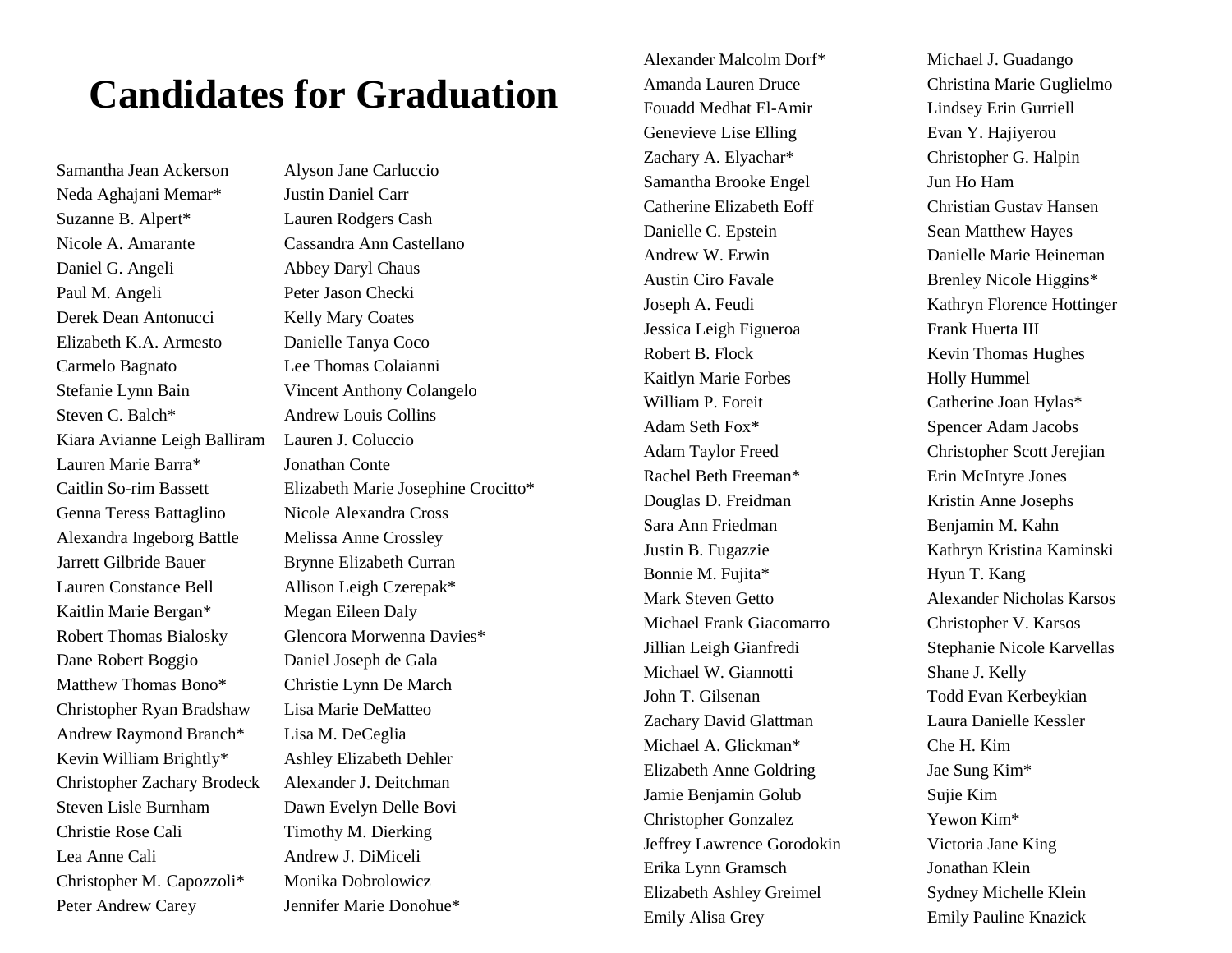Kevin J. Kobovitch Matthew Robert Mazza Jessica Ashley Koch Kristen Caroline McClain Mary Lou Koestner Colleen Elizabeth McGuire Samantha Ray Konner Lauren Ann McLaughlin Rachel Theimson Kreller\* Courtney Marie McVeigh Jennica Yeun Kwak\* Carolyn Schroeder Mellick Ian Robert Laiks\* Alicia Mendoza\* Andrew J. Lane\* Lissette Lina Mercado Julie Anamarie Laureni Lesley Claire Merz\* Amy Lee\* Andrew C. Michaud Ching-Hsien Lee\* Nicholas Alexander Milyadis Dana Lefkowitz Nina L. Minichetti Alison Dana Leipzig\* Anthony Vincent Minuto Lindsay Jill Levine Nyree Rita Naljian Jared Lawrence Levy Ashley Marie Nathan Kimberly Lewis<sup>\*</sup> Shawn A. Neuren Ellen Huachi Liang Amanda Catherine Nohavec Corey Richard Lill Amy Teresa Nylund\* Courtney Jane Livingstone\* Haley Constance O'Neill Jaymes R. Lombardi Gunika Oberoi Kristy Ann Lombardi Evren Oguz\* David Jonathan Longo Katherine Elizabeth Ondich Brian J. Loughnane Christopher Park Shane Lawrence Loughran Ji Yong Park\* Justin Paul Ludwig Jennifer Lauren Parnes Terence J. Ma Michael Scott Penque Tara Lynn MacDowell Jamie Lauren Pepper\* Joshua Edward MacGillis Philippe John Picache Allison Reńee Macri Thomas A. Piccininni Jung Eun Maeng Erin Leigh Pierson Julianne Nicole Marangi Stephanie A. Port\* Christopher Graham Mardy\* Elena P. Poulakos Carli Elizabeth Marino Kimery Qualliu Jennifer Lori Markowitz David Benjamin Quiat\* Athena C. Maroules Carli B. Rasch Kathryn A. Matarazzo Stephanie Min Rhee

Natalie Michelle Richman Ryan Thomas Stewart Alexander Robson Christina Nancy Stripp Michael Spencer Rockland Roy Anthony Taormina George M. Rodriguez Vincent Joseph Tavano Matthew Mark Rohsler Leah Joan Terenzio James McKay Rorty John Francis Tracy Victoria Pierri Rubino\* Daniel Thomas Trancucci Corey E. Ruff Nicole Danielle Trimper Sanae Saito\* Victoria Marie Tullo Melissa L. Santiago Evan Thomas Unger\* Alexander Francis Santry Philip Gregory Urban Joseph M. Sanzari, Jr. Danielle Allis Valdes Richard Kenwyn Saunders\* Aaron Adam VanBlarcom Elizabeth Kate Scipione Shannon Veira Timothy C. Sheehan Caitlin Anne Viole Timothy Kyle Sherry Raina Elise Vortrefflich Corey Ann Sherwood Adam S. Walpert\* Jordan C. Shi Zachary L. Walter\* Jessica Ann Shinnick William Wei Gregory T. Sidiropoulos Daniel Jason Weinzoff Matthew Silna\* Victoria Marion Weissel John R. Simes Brittany Michelle Winsick Ally Beck Simons Shannan Lenn Yallof Neil J. Singhani\* Jennifer J. Yauch Rebecca Eloise Slatter Brianna Lindsay Yellen\* Juan Solis Mendez Sylvia J. Yi Mina Hany Sourial Michael J. Yu Steven Andrew Spector Catherine Yuan\* Scott Braden Steinberg

Sarah Roland **Ashley Annastasia Thompson** Madalyn Jessica Rothman James Thomas Tramutola Jr. Gregory S. Samartzis Wanda Alison Tunguz-Zawislak

\*National Honor Society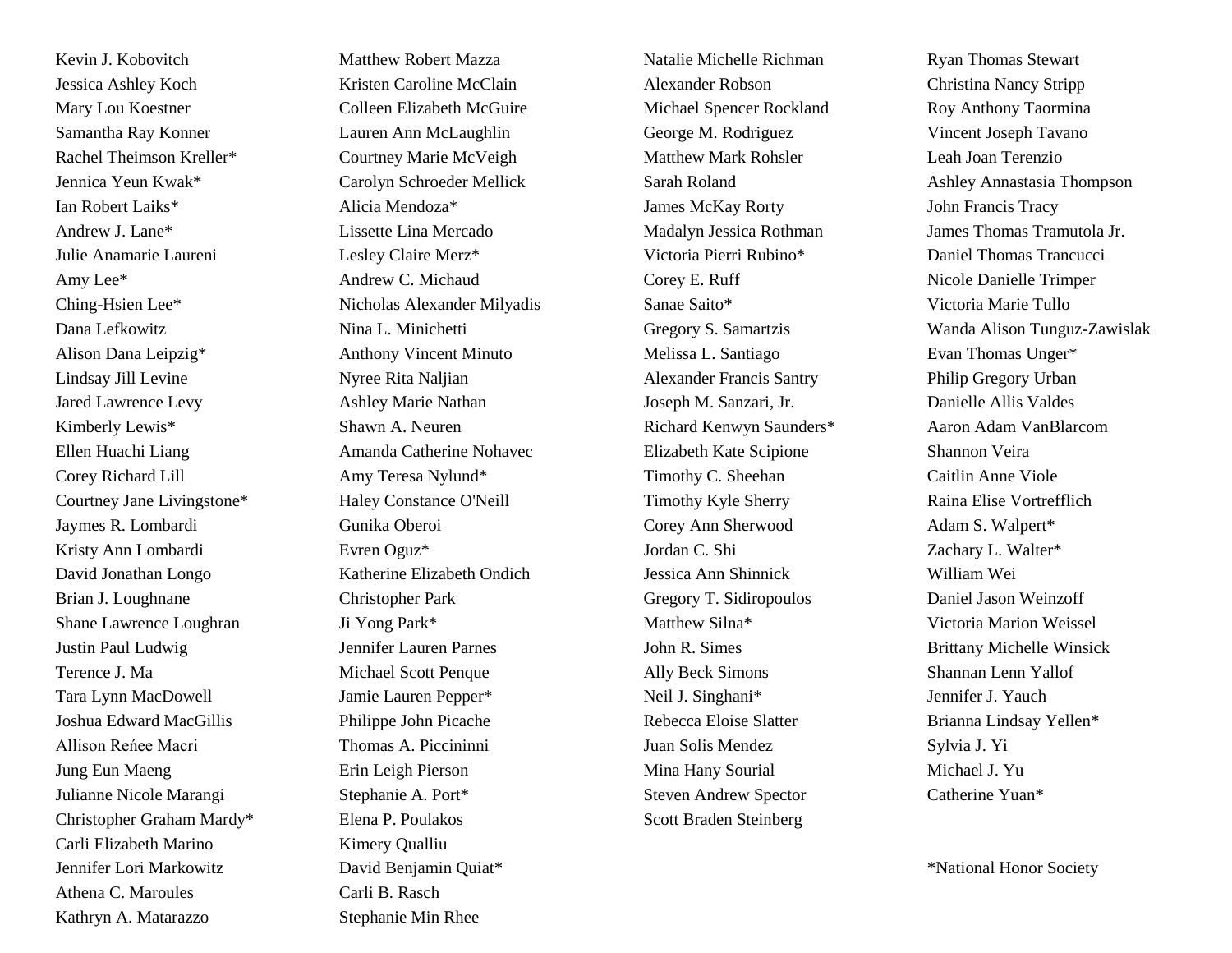### Senior Awards

# Northern Highlands Regional High School



# The Class of 2005

### **Class of 2005 – Senior Awards**

| Northern Highlands Distinguished Service AwardRichard Saunders |                |
|----------------------------------------------------------------|----------------|
|                                                                | Brianna Yellen |
| <b>Principal's Award for Four Years of Perfect Attendance</b>  |                |

| Caitlin Bassett       | Sujie Kim     |
|-----------------------|---------------|
| <b>Matthew Bono</b>   | Jennica Kwak  |
| Christopher Capozzoli | Ellen Liang   |
| Adam Fox              | Ji Yong Park  |
|                       | Shannon Viera |

#### *The following awards were presented at our Senior Awards Ceremony on June 14, 2005.*

**Principal's Award** ..................................................Evan Unger & Sujie Kim *Awarded by the Board of Education to a Senior who demonstrates exemplary character, integrity, and commitment to both school and community life.*

**Art Award**..............................................................................Nina Minichetti *Awarded by the Board of Education for excellence in Art.*

**Business Education Award**..................................................Brenley Higgins *Awarded by the Board of Education for excellence in Business.*

**Lois Farese Marketing Award**................................................Neil Singhani *Awarded by the Board of Education for excellence in Marketing.*

**Jane Kedron French Award**......................................................... Adam Fox *Awarded by the Board of Education for excellence in French.*

**Eleanor Keyser Spanish Award**.....................................................Ian Laiks *Awarded by the Board of Education for excellence in Spanish.*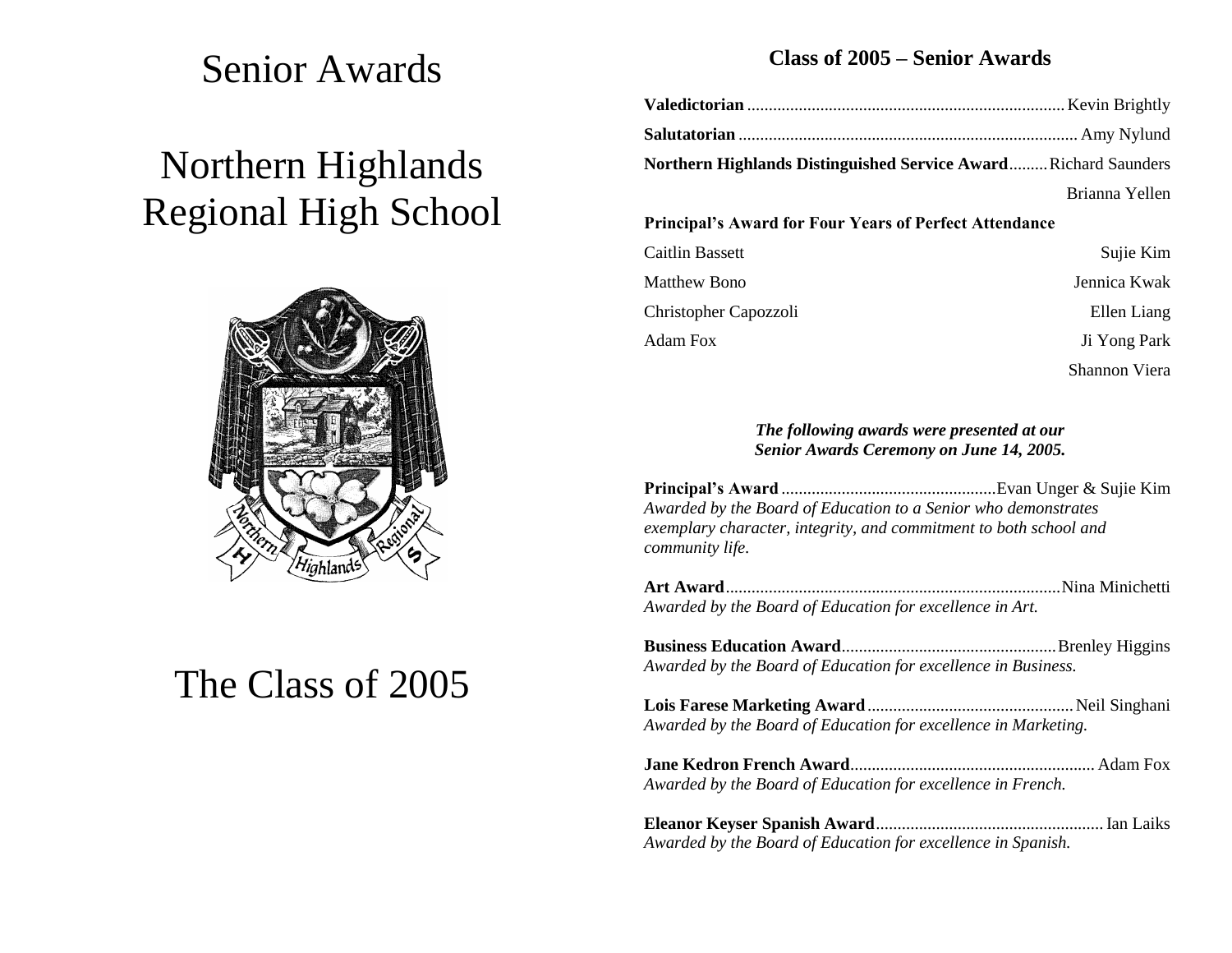**Italian Award** ...................................................................Ashley Thompson *Awarded by the Board of Education for excellence in Italian*

**Latin Award** .....................................................................Christopher Mardy *Awarded by the Board of Education for excellence in Latin.*

**Science Award** .....................................................................Ching-Hsien Lee *Awarded by the Board of Education for excellence in Science.*

**Mathematics Award**.........................................................Christopher Mardy *Awarded by the Board of Education for excellence in Mathematics.*

**English Award**...........................................................................Dane Boggio *Awarded by the Board of Education for excellence in English.*

**Robert Hellwig Social Studies Award** .............................Elizabeth Crocitto *Awarded by the Board of Education for excellence in Social Studies.*

**Health & Physical Education Award** .......................................Christie Cali *Awarded by the Board of Education for excellence in Health & Physical Education.*

**Fine Arts Award**...................................................................... John Gilsenan *Awarded by the Board of Education for excellence in Fine Arts.*

**Technical Drawing Award** .....................................................Adam Walpert *Awarded by the Board of Education for excellence in Technical Drawing.*

**Television Production Award** ................................................Matthew Silna *Awarded by the Board of Education for excellence in Television Production.*

**Jean Oberholtzer Drama Award**................................................. Adam Fox ......................................................................................... Lauren McLaughlin *Awarded by the Board of Education to a male and female senior for excellence in Drama.*

**Contini Award**........................................................................ Matthew Bono *Awarded by the Board of Education to a male senior who participated in varsity sports each season through the year, demonstrating skill, desire to win, outstanding sportsmanship, exemplary attitude, and team spirit.*

**Coaches' Award** .........................................................................Christie Cali .............................................................................................Douglas Freidman

*Awarded by the Board of Education to a male and female senior who participated in varsity athletics, and best demonstrated the values endorsed by the Northern Highlands Coaching Staff: loyalty, commitment, and citizenship.*

#### **Family & Consumer Sciences Department Excellence Award**

...............................................................................................Melissa Crossley **John Philip Sousa Award** ............................................................. Adam Fox *Awarded by the Board of Education for outstanding musicianship, citizenship, leadership, and dedication to the instrumental music program.* 

**Sheila Taylor Vocal Music Award**..........................................Allison Macri *Awarded by the Board of Education for outstanding musicianship, citizenship, leadership, and dedication to the music program.*

**National School Choral Award**.....................................Lauren McLaughlin *Awarded by the Board of Education for outstanding musicianship, participation, dedication, and leadership demonstrated throughout the year by thought, word, and deed.*

**Louis Armstrong Jazz Award**...........................................Timothy Sheehan *Awarded by the Board of Education for outstanding Jazz musicianship.*

**Journalism Award**...........................................................Jennifer Markowitz *Awarded by the Board of Education for excellence in Journalism.*

**Wood Technology Award**...................................................... Joseph Sanzari *Awarded by the Board of Education for craftsmanship in Wood Technology.*

| Awarded by the Student Council to a male and female senior who have          |  |
|------------------------------------------------------------------------------|--|
| displayed exemplary service to their school, community, and fellow students. |  |

#### **Northern Highlands Home & School Citizenship Award**

.............................................................................................Elizabeth Crocitto .................................................................................................... Andrew Lane

*Awarded by the Home & School Association to a male and female senior who best exemplify good citizenship through integrity, devotion to duty, and unselfish service to others.*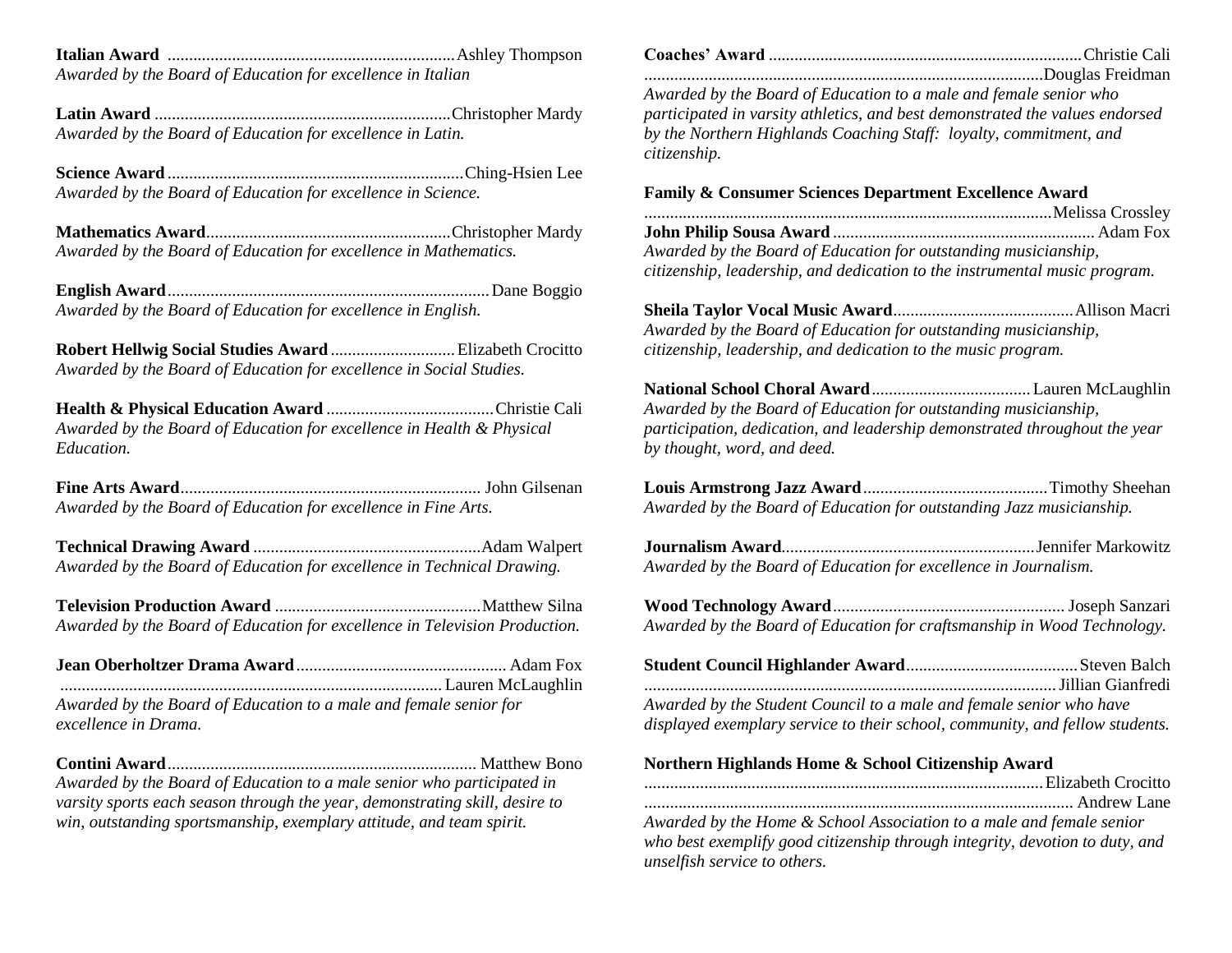#### **Parents' Network Leadership Award** ...................... Christopher Capozzoli .................................................................................................... Caitlin Viole

*Awarded by the Parents' Network to two seniors who demonstrated commitment and dedication to the development of alternative activities and peer education, as well as contributions to the well-being and betterment of Northern Highlands students.*

**Jean Phillipe Rameau Award for Music Theory** ..............Glencora Davies *Awarded to a senior for outstanding work in Music Theory. (Jean Phillipe Rameau was the 1st musician to codify and present the principles of Music Theory in book form; he is therefore consider the "Father of Music Theory.")*

**Music and Performing Arts Association Scholarship**.......Glencora Davies ........................................................................................................ Adam Fox .............................................................................................Timothy Sheehan

*Awarded to senior(s) for overall commitment to Music and Performing Arts at Northern Highlands and who plans on continuing his/her studies in the Music & Performing Arts field.*

**Woman's Club of Upper Saddle River Award**....................... Amy Nylund *Awarded by the Woman's Club of Upper Saddle River to a senior who demonstrated overall academic excellence.*

**Gerry Repole Award**................................................................Lee Colaianni *Awarded by Maria and William Repole in memory of their mother, Gerry, and Michael Repole in memory of his wife, to a senior who has shown dedication, patience, dependability, honesty, and creative abilities in the Performing Arts.*

#### **Saddle River Valley Lions Club Awards**

| Awarded by the Saddle River Valley Lions Club for excellence in: |  |
|------------------------------------------------------------------|--|
|                                                                  |  |
|                                                                  |  |
|                                                                  |  |
|                                                                  |  |

**Upper Saddle River Historical Society Award**.....................Kaitlin Bergan *Awarded by the Upper Saddle River Historical Society to a senior for excellence in American History.*

#### **Town Journal Journalism Award** ........................................... Robert Flock *Awarded by the Town Journal for excellence in Journalism.*

#### **Betty Jane D'Amore Awards**

| Awarded by the Woman's Club of Upper Saddle River for excellence in: |                  |
|----------------------------------------------------------------------|------------------|
|                                                                      |                  |
|                                                                      | Victoria Weissel |
|                                                                      |                  |

#### **Allendale Woman's Club Computer Science Technology Award**

| Awarded by the Allendale Woman's Club to a male and female senior for |
|-----------------------------------------------------------------------|
| excellence in Computer Science Technology.                            |

**Strasser & Associates, P. C. Legal Award** .................Cassandra Castellano *Awarded by William Strasser to a senior whose interests and actions have demonstrated a commitment to civic responsibility, and who wishes to pursue a career in law.*

**Nancy Simpson Art Award** ......................................................Lesley Merz *In recognition to a senior with artistic and academic achievements, who has demonstrated both creativity and uniqueness of expression as an artist.*

#### **Ho-Ho-Kus Education Foundation Awards**

*Awarded by the Ho-Ho-Kus Education Foundation for excellence in: English* ........................................................................................ Amy Nylund *Fine Arts*...................................................................................Kevin Brightly *Mathematics*.................................................................................... Adam Fox *Science* ...............................................................................Christopher Mardy *Social Studies*............................................................................... Erin Pierson

| Dennis Rouse Teens for Life Scholarship  Neda Aghajani-Memar |  |
|--------------------------------------------------------------|--|
|                                                              |  |

*Awarded by Teens for Life in honor of Dennis Rouse, a beloved Social Studies teacher at Northern Highlands, to a male and female senior who demonstrated, through word and deed, exceptional character, integrity, a love for life, and consideration for others.*

*Awarded by Project Lovematch to those seniors who have shown commitment, compassion, sensitivity and outstanding contributions as volunteers to the program, which teaches recreational tennis to children, teenagers, and young adults with developmental disabilities.*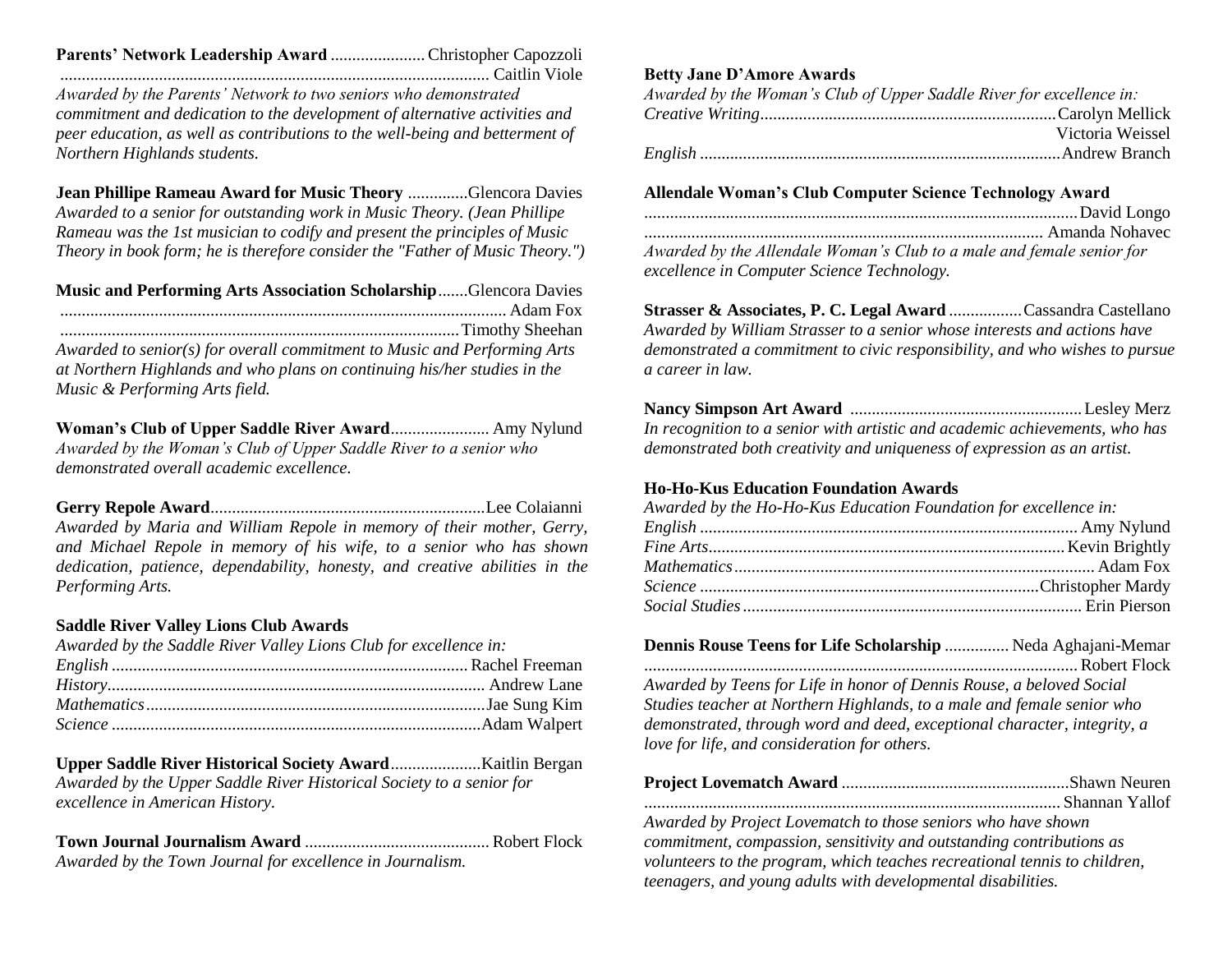*In memory of Dick Meighan, an Upper Saddle River resident, this community service scholarship is offered to a graduating senior from Upper Saddle River, Allendale, Ho-Ho-Kus or Saddle River who will attend an accredited two or four year college. This scholarship will be awarded to a student in good academic standing who has gone the "extra mile" helping others.*

#### **Community Parent/Teacher Awards**

*Each of our four Parent/Teacher Organizations sponsor an award for one of their past students who have demonstrated, through word and deed, commitment to both their school and community.*

#### **The Northern Highlands Education Association Scholarship**

.................................................................................... Neda Aghajani-Memar *Awarded to a senior who exemplifies qualities of a "good student" who by effort, enthusiasm, and dedication to learning makes teaching a rewarding profession. Nominees will be required to submit an application and 250 word essay describing how a teacher has had a significant impact on the nominee's life.*

**The Lacey Benvenuto Award**................................................ Lisa DeMatteo ......................................................................................... Lauren McLaughlin

*Awarded to a senior who exemplifies Lacey's characteristic zest for life and shares that enthusiasm with classmates, teachers, friends, teammates, family and the community. Through well-rounded involvement in a variety of activities ranging from sports to clubs, and civic organizations, the recipient is an individual who lovingly shares his or her time and talents with others, radiating the warmth, caring, exuberance and enthusiasm that Lacey gave so selflessly.*

#### **Patricia Riccobene Memorial Scholarship**

.............................................................................................Amanda Nohavec *Established in memory of Patricia Riccobene, this scholarship will be given annually to a graduating senior who plans to pursue a career in education.*

#### **Appointment to the U.S. Naval Academy Prep School**

......................................................................................Philippe (P.J.) Picache *Awarded by the U.S. Naval Academy to male or female senior(s) who will be attending the U.S. Naval Academy Prep School*

**New Jersey Scholar Athlete Award**................................Christopher Mardy ..................................................................................................... Amy Nylund

*Awarded by the New Jersey State Interscholastic Athletic Association to a male and female senior who have earned a minimum of two varsity letters and ranked academically in the top 10% of his/her class, and provided service within the school and community.*

**New Jersey Outstanding Scholar Athlete Award**................Kevin Brightly *Awarded by the New Jersey State Interscholastic Athletic Association to a senior athlete based on academic achievement along with school and community citizenship.*

**Bergen County Coaches' Outstanding Athlete Award**........ Justin Ludwig *Awarded by the Bergen County Coaches' Association to the male senior athlete who best represents the many qualities that Northern Highlands athletes should possess.*

**Bergen County Coaches' 10-Sport Season Award**.............. Matthew Bono ......................................................................................Philippe (P.J.) Picache

*Awarded by the Bergen County Coaches' Association to male senior athletes who have participated in at least ten sport seasons over four years, and have demonstrated excellence both on and off the field.*

**Bergen County Women Coaches' Association Award**.......Alicia Mendoza *Awarded by the Bergen County Women Coaches' Association to a female senior athlete who best represents the many qualities that Northern Highlands athletes should possess.*

**Distinguished Athlete Award** ...................................................Steven Balch *Awarded by the United States Marine Corps to a senior for displaying courage, poise, self-confidence, and leadership as a high school athlete.*

#### **Robb Councilor, Sr. (Kahuna) Scholarship Award**......... Steven Burnham ..................................................................................................Erika Gramsch

*Awarded by the Upper Saddle River/Allendale Jr. Football Association to a male and female senior who participated in the Upper Saddle River/ Allendale Junior Football/Cheerleading Association, and continued their participation at Northern Highlands.*